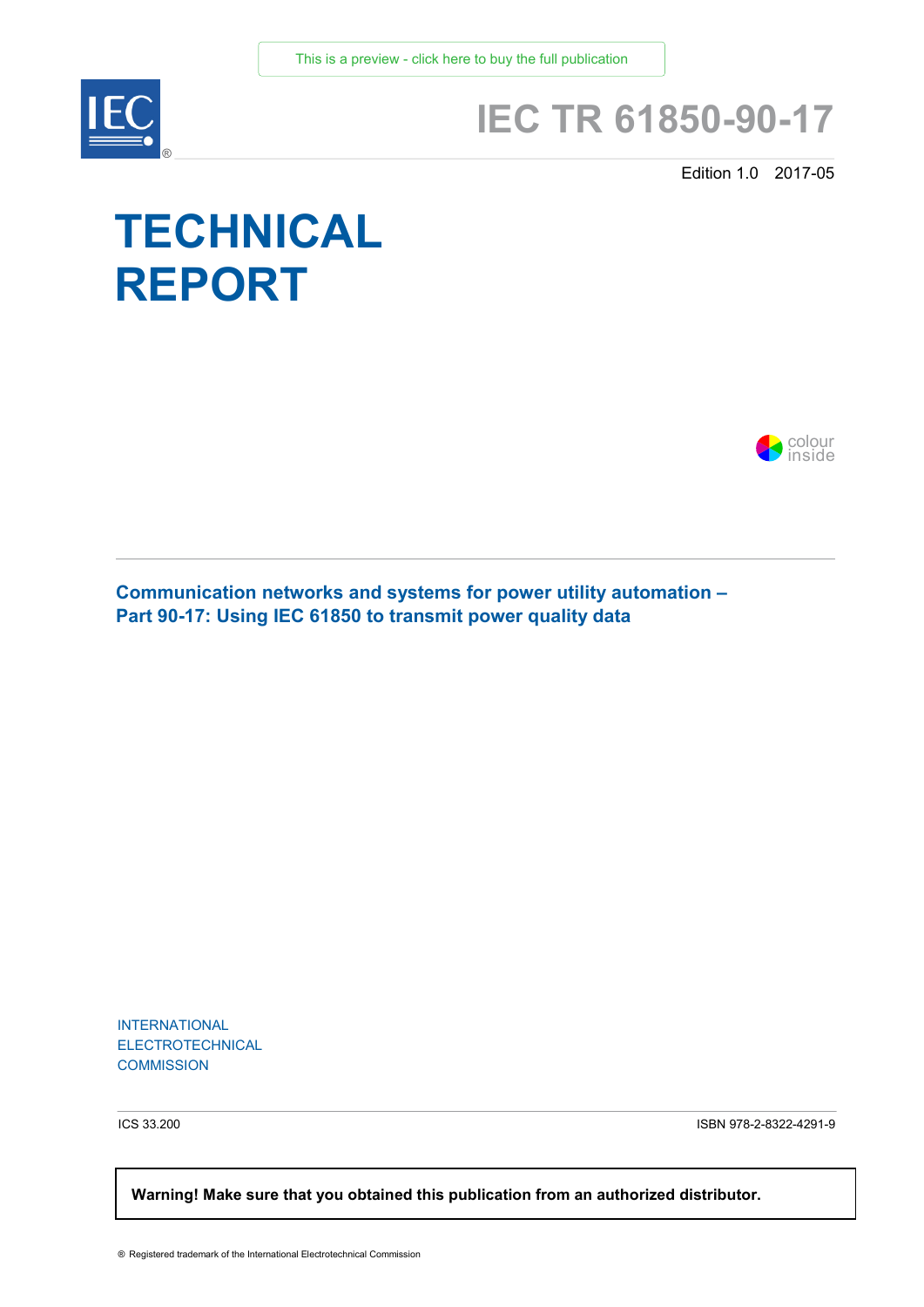-2- IEC TR 61850-90-17:2017 © IEC 2017

# **CONTENTS**

| 1 |        |                                                                |  |
|---|--------|----------------------------------------------------------------|--|
| 2 |        |                                                                |  |
| 3 |        |                                                                |  |
| 4 |        |                                                                |  |
| 5 |        |                                                                |  |
|   | 5.1    |                                                                |  |
|   | 5.2    |                                                                |  |
|   | 5.3    |                                                                |  |
|   | 5.4    |                                                                |  |
|   | 5.5    |                                                                |  |
|   | 5.6    |                                                                |  |
|   | 5.6.1  |                                                                |  |
|   | 5.6.2  |                                                                |  |
|   | 5.6.3  |                                                                |  |
|   | 5.7    | Classification and concepts for power quality measurements  18 |  |
|   | 5.7.1  |                                                                |  |
|   | 5.8    |                                                                |  |
|   | 5.9    |                                                                |  |
|   | 5.9.1  |                                                                |  |
|   | 5.9.2  |                                                                |  |
|   | 5.9.3  |                                                                |  |
|   | 5.9.4  |                                                                |  |
|   | 5.9.5  |                                                                |  |
|   | 5.9.6  |                                                                |  |
|   | 5.9.7  |                                                                |  |
|   | 5.9.8  |                                                                |  |
|   | 5.9.9  |                                                                |  |
|   | 5.9.10 |                                                                |  |
|   | 5.9.11 |                                                                |  |
|   | 5.9.12 |                                                                |  |
|   | 5.9.13 |                                                                |  |
|   | 5.9.14 |                                                                |  |
|   | 5.9.15 |                                                                |  |
|   | 5.9.16 |                                                                |  |
|   | 5.10   |                                                                |  |
|   | 5.10.1 |                                                                |  |
|   | 5.10.2 |                                                                |  |
|   | 5.10.3 | Evaluation of voltage events: Magnitude-duration table(s) 39   |  |
|   | 5.10.4 |                                                                |  |
|   | 5.10.5 |                                                                |  |
| 6 |        |                                                                |  |
|   | 6.1    |                                                                |  |
|   | 6.2    |                                                                |  |
|   | 6.2.1  | Use case 1: Request for power quality measurements43           |  |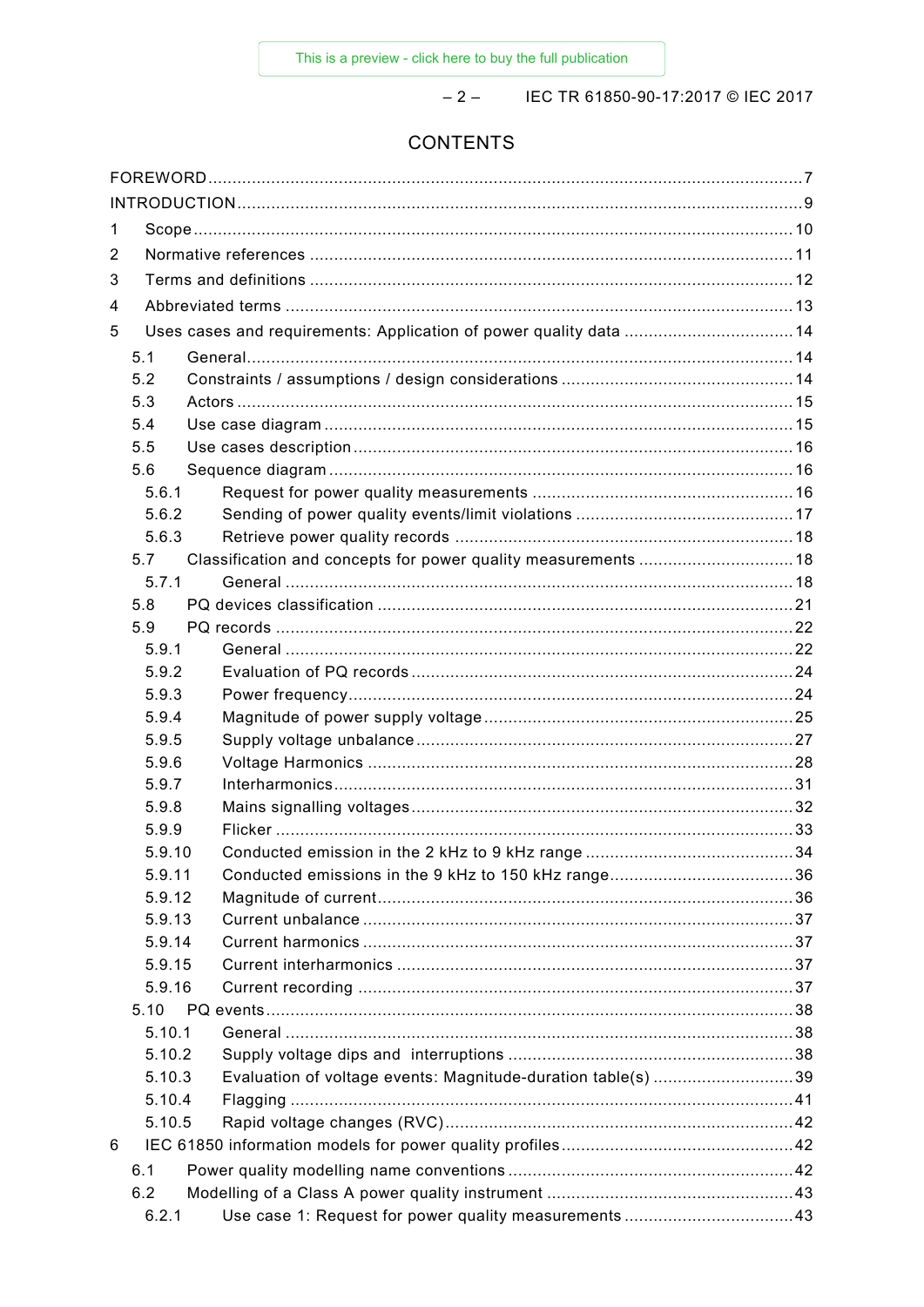IEC TR 61850-90-17:2017 © IEC 2017 – 3 –

| 6.2.2                                                                   | Use case 2: Sending of power quality events/limit violations44        |  |  |  |  |
|-------------------------------------------------------------------------|-----------------------------------------------------------------------|--|--|--|--|
| 6.2.3                                                                   |                                                                       |  |  |  |  |
| 6.3                                                                     |                                                                       |  |  |  |  |
| 6.4                                                                     |                                                                       |  |  |  |  |
| 6.4.1                                                                   |                                                                       |  |  |  |  |
| 6.4.2                                                                   |                                                                       |  |  |  |  |
| 6.4.3                                                                   |                                                                       |  |  |  |  |
| 6.4.4                                                                   |                                                                       |  |  |  |  |
| 6.4.5                                                                   |                                                                       |  |  |  |  |
| 6.4.6                                                                   |                                                                       |  |  |  |  |
| 6.5                                                                     |                                                                       |  |  |  |  |
| 6.5.1                                                                   |                                                                       |  |  |  |  |
| 6.5.2                                                                   |                                                                       |  |  |  |  |
| 6.5.3                                                                   |                                                                       |  |  |  |  |
| 6.5.4                                                                   |                                                                       |  |  |  |  |
| 6.5.5                                                                   |                                                                       |  |  |  |  |
| 6.5.6                                                                   |                                                                       |  |  |  |  |
| 6.5.7                                                                   |                                                                       |  |  |  |  |
| 6.5.8                                                                   |                                                                       |  |  |  |  |
| 6.5.9                                                                   | Use of LN QVHA harmonics/interharmonics limit violation - new LN -56  |  |  |  |  |
| 6.5.10                                                                  | Use of LN QMSV mains signalling voltage limit violation - new LN - 56 |  |  |  |  |
| 6.5.11                                                                  | Use of LN QCPR continuous power quality recorder - new LN - 56        |  |  |  |  |
| 6.5.12                                                                  |                                                                       |  |  |  |  |
| 6.5.13                                                                  |                                                                       |  |  |  |  |
| 7                                                                       |                                                                       |  |  |  |  |
| 7.1                                                                     |                                                                       |  |  |  |  |
| 7.2                                                                     |                                                                       |  |  |  |  |
| 7.3                                                                     |                                                                       |  |  |  |  |
| 7.3.1                                                                   |                                                                       |  |  |  |  |
| 7.3.2                                                                   |                                                                       |  |  |  |  |
| 7.3.3                                                                   |                                                                       |  |  |  |  |
| 7.4                                                                     |                                                                       |  |  |  |  |
| 7.5                                                                     |                                                                       |  |  |  |  |
| 7.5.1                                                                   |                                                                       |  |  |  |  |
| 7.5.2                                                                   |                                                                       |  |  |  |  |
| 7.5.3                                                                   |                                                                       |  |  |  |  |
| 7.5.4                                                                   |                                                                       |  |  |  |  |
| 7.5.5                                                                   |                                                                       |  |  |  |  |
| 7.5.6                                                                   |                                                                       |  |  |  |  |
| 7.5.7                                                                   |                                                                       |  |  |  |  |
| 8                                                                       |                                                                       |  |  |  |  |
|                                                                         |                                                                       |  |  |  |  |
| A.1                                                                     |                                                                       |  |  |  |  |
|                                                                         |                                                                       |  |  |  |  |
| Figure 1 - Use cases related to Power Quality monitoring application 16 |                                                                       |  |  |  |  |
|                                                                         |                                                                       |  |  |  |  |
|                                                                         |                                                                       |  |  |  |  |
|                                                                         |                                                                       |  |  |  |  |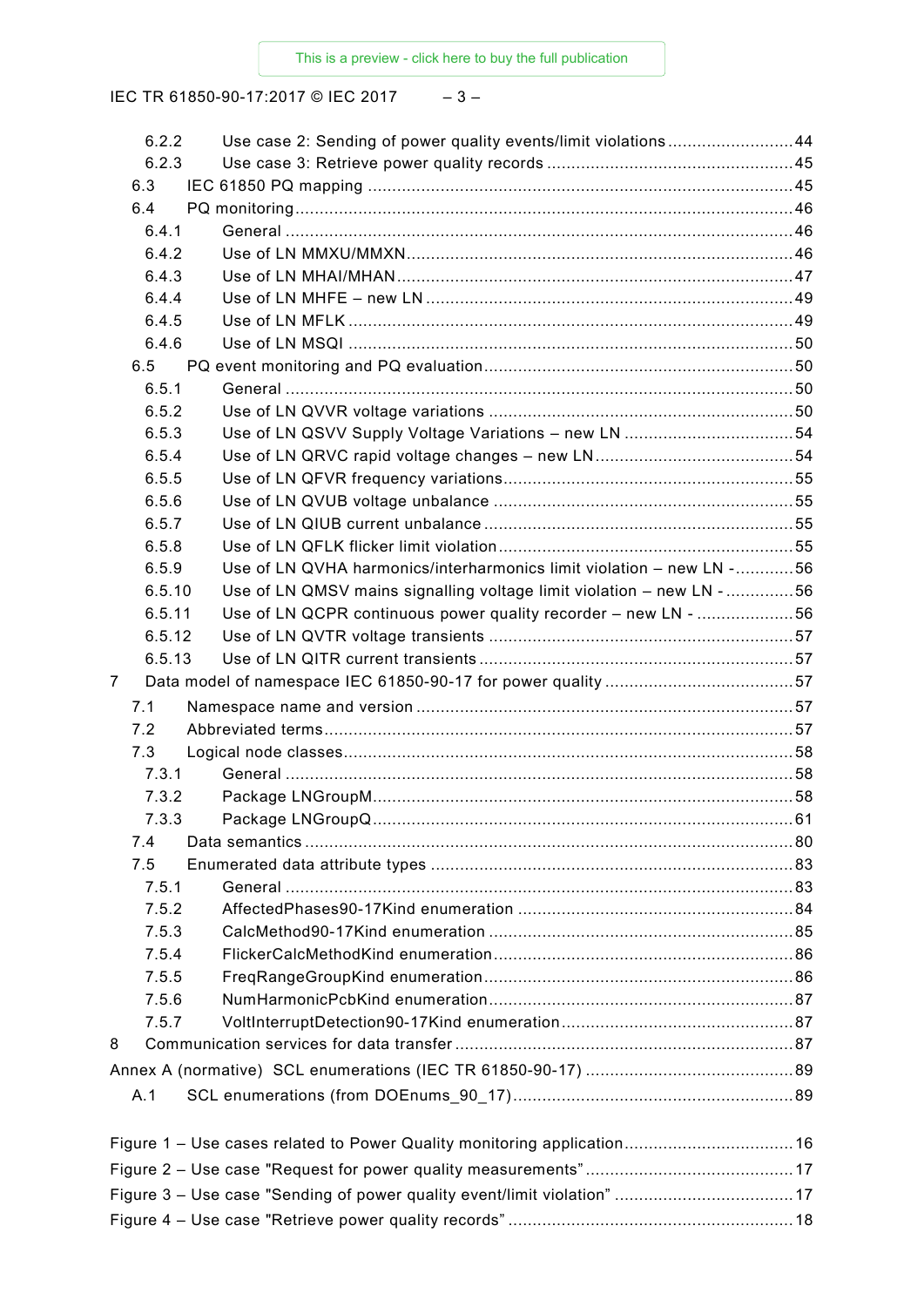# – 4 – IEC TR 61850-90-17:2017 © IEC 2017

| Figure 7 – Voltage record example (6 h): 10 min r.m.s values of magnitude of supply<br>voltage and additional record containing voltage variations (1/2 cycle r.m.s. values) in | 24   |
|---------------------------------------------------------------------------------------------------------------------------------------------------------------------------------|------|
| Figure 8 – One-month power frequency record (10 s) and limits of frequency deviation                                                                                            | 24   |
| Figure 9 – Example of a one day 10 min voltage r.m.s record in a single phase LV                                                                                                | 26   |
| Figure 10 - Harmonic subgroup calculation method according to IEC 61000-4-                                                                                                      | . 28 |
| Figure 11 – Example of 10 min $3^{rd}$ harmonic record (single phase, LV 230 V), 5 weeks 29                                                                                     |      |
| Figure 12 – Interharmonic centred subgroup calculation method according to                                                                                                      | 32   |
| Figure 13 – Voltage levels of signal frequencies in percent of nominal voltage $U_n$ used                                                                                       |      |
| Figure 14 - Example of a one month long term Flicker record (single phase, 230 V)34                                                                                             |      |
| Figure 15 – Grouping of 5 Hz frequencies to 200 Hz frequency bands Y 35                                                                                                         |      |
|                                                                                                                                                                                 |      |
| Figure 17 - Example of a voltage event: voltage dip with limits (dip, swell,<br>interruption), hysteresis = 2 % of Udin and additional record of voltage variations (1/2        |      |
|                                                                                                                                                                                 |      |
| Figure 19 - Flagged data: supply voltage magnitude is flagged if a voltage dip                                                                                                  |      |
|                                                                                                                                                                                 |      |
| Figure 21 – State of the art data modeling for use case "Request for power quality                                                                                              |      |
| Figure 22 – State of the art data modeling for use case "Sending of power quality                                                                                               |      |
| Figure 23 – State of the art data modelling for use case "Retrieve power quality                                                                                                |      |
| Figure 24 - Modelling of magnitude-duration table for voltage events with histogram HST53                                                                                       |      |
| Figure 25 - Visualization of example event in Figure 17/Figure 18/Figure 24 in ITI                                                                                              |      |
| Figure 26 - Class diagram LogicalNodes_90_17::LogicalNodes_90_17 58                                                                                                             |      |
|                                                                                                                                                                                 |      |
|                                                                                                                                                                                 |      |
|                                                                                                                                                                                 |      |
|                                                                                                                                                                                 |      |
|                                                                                                                                                                                 |      |
|                                                                                                                                                                                 |      |
|                                                                                                                                                                                 |      |
|                                                                                                                                                                                 |      |
| Table 4 - Use case "Sending of power quality events/limits violations"  17                                                                                                      |      |
|                                                                                                                                                                                 |      |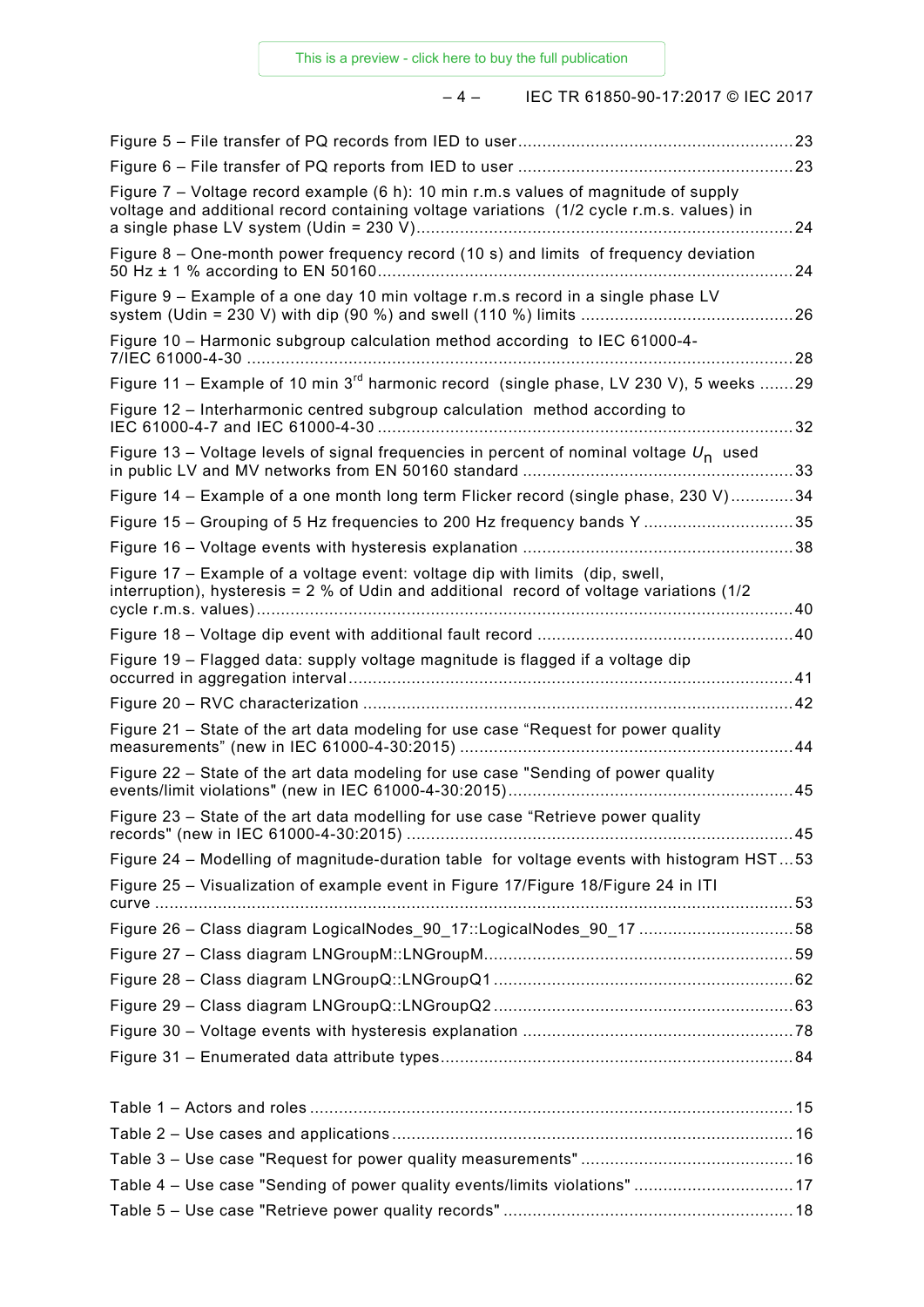IEC TR 61850-90-17:2017 © IEC 2017 – 5 –

| Table 6 - Mapping between PQ measurement methods, evaluation/reporting                    |  |
|-------------------------------------------------------------------------------------------|--|
|                                                                                           |  |
|                                                                                           |  |
|                                                                                           |  |
| Table 10 - Evaluation of power frequency data according to EN 50160 25                    |  |
| Table 11 - Evaluation of a voltage magnitude record (single phase, LV: 230 V)27           |  |
|                                                                                           |  |
|                                                                                           |  |
| Table 14 - LV/MV network limits for harmonics/interharmonics according to IEC TS 62749.30 |  |
| Table 15 - HV network limits for harmonics/interharmonics according to IEC TS 6274931     |  |
|                                                                                           |  |
| Table 17 - Evaluation of a Flicker record (single phase, nominal voltage 230 V)34         |  |
|                                                                                           |  |
|                                                                                           |  |
|                                                                                           |  |
| Table 21 - Voltage dip/interruption and swell classification according to EN 5016039      |  |
|                                                                                           |  |
| Table 23 - Example of single event assessment according to IEC TS 62749 40                |  |
| Table 24 - Flagging requirements vs. use cases according to Figure 141                    |  |
| Table 25 - Calculation methods for power quality values according to IEC 61000-4-3043     |  |
|                                                                                           |  |
|                                                                                           |  |
| Table 28 - Relation between nominal frequency, number of cycles and                       |  |
| Table 29 - Order of DC, harmonics and interharmonics in MHAI for PQ application 49        |  |
|                                                                                           |  |
|                                                                                           |  |
|                                                                                           |  |
|                                                                                           |  |
|                                                                                           |  |
|                                                                                           |  |
|                                                                                           |  |
|                                                                                           |  |
|                                                                                           |  |
|                                                                                           |  |
|                                                                                           |  |
|                                                                                           |  |
|                                                                                           |  |
|                                                                                           |  |
|                                                                                           |  |
|                                                                                           |  |
| Table 46 - Attributes defined on classes of LogicalNodes_90_17 package 81                 |  |
|                                                                                           |  |
|                                                                                           |  |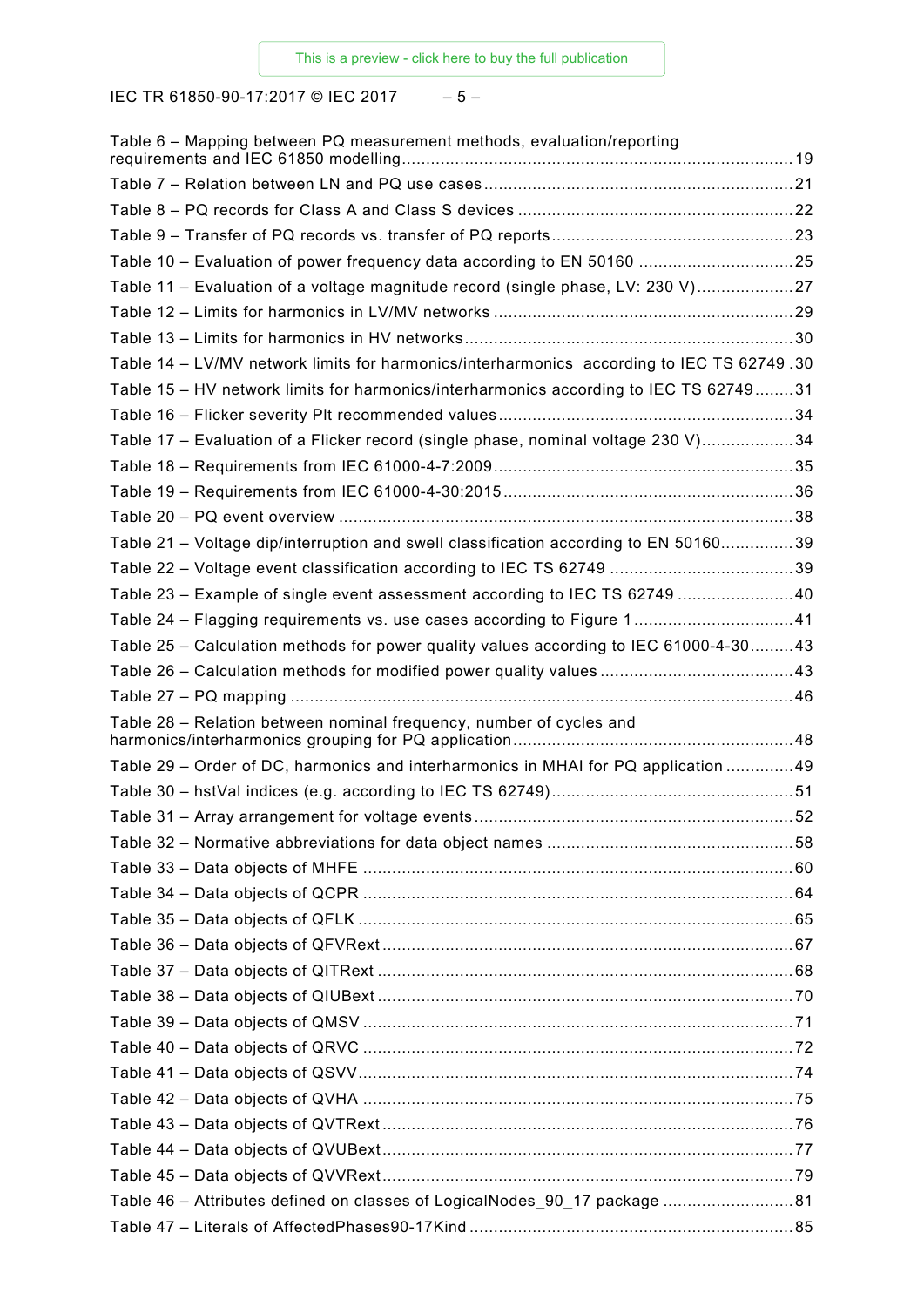# – 6 – IEC TR 61850-90-17:2017 © IEC 2017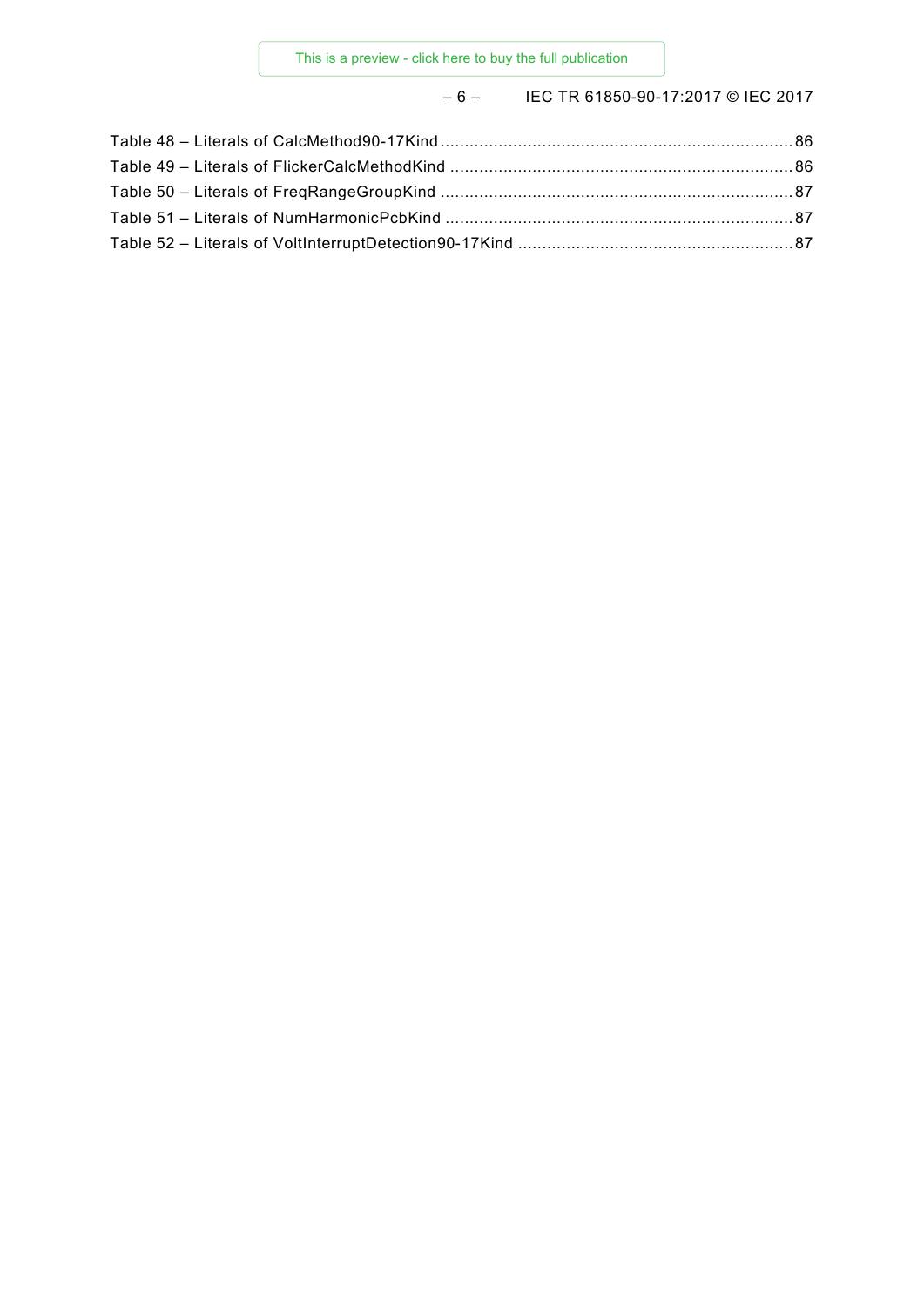IEC TR 61850-90-17:2017 © IEC 2017 – 7 –

#### INTERNATIONAL ELECTROTECHNICAL COMMISSION

\_\_\_\_\_\_\_\_\_\_\_\_

#### **COMMUNICATION NETWORKS AND SYSTEMS FOR POWER UTILITY AUTOMATION –**

#### **Part 90-17: Using IEC 61850 to transmit power quality data**

#### FOREWORD

- <span id="page-6-0"></span>1) The International Electrotechnical Commission (IEC) is a worldwide organization for standardization comprising all national electrotechnical committees (IEC National Committees). The object of IEC is to promote international co-operation on all questions concerning standardization in the electrical and electronic fields. To this end and in addition to other activities, IEC publishes International Standards, Technical Specifications, Technical Reports, Publicly Available Specifications (PAS) and Guides (hereafter referred to as "IEC Publication(s)"). Their preparation is entrusted to technical committees; any IEC National Committee interested in the subject dealt with may participate in this preparatory work. International, governmental and non-governmental organizations liaising with the IEC also participate in this preparation. IEC collaborates closely with the International Organization for Standardization (ISO) in accordance with conditions determined by agreement between the two organizations.
- 2) The formal decisions or agreements of IEC on technical matters express, as nearly as possible, an international consensus of opinion on the relevant subjects since each technical committee has representation from all interested IEC National Committees.
- 3) IEC Publications have the form of recommendations for international use and are accepted by IEC National Committees in that sense. While all reasonable efforts are made to ensure that the technical content of IEC Publications is accurate, IEC cannot be held responsible for the way in which they are used or for any misinterpretation by any end user.
- 4) In order to promote international uniformity, IEC National Committees undertake to apply IEC Publications transparently to the maximum extent possible in their national and regional publications. Any divergence between any IEC Publication and the corresponding national or regional publication shall be clearly indicated in the latter.
- 5) IEC itself does not provide any attestation of conformity. Independent certification bodies provide conformity assessment services and, in some areas, access to IEC marks of conformity. IEC is not responsible for any services carried out by independent certification bodies.
- 6) All users should ensure that they have the latest edition of this publication.
- 7) No liability shall attach to IEC or its directors, employees, servants or agents including individual experts and members of its technical committees and IEC National Committees for any personal injury, property damage or other damage of any nature whatsoever, whether direct or indirect, or for costs (including legal fees) and expenses arising out of the publication, use of, or reliance upon, this IEC Publication or any other IEC Publications.
- 8) Attention is drawn to the Normative references cited in this publication. Use of the referenced publications is indispensable for the correct application of this publication.
- 9) Attention is drawn to the possibility that some of the elements of this IEC Publication may be the subject of patent rights. IEC shall not be held responsible for identifying any or all such patent rights.

The main task of IEC technical committees is to prepare International Standards. However, a technical committee may propose the publication of a technical report when it has collected data of a different kind from that which is normally published as an International Standard, for example "state of the art".

IEC 61850-90-17, which is a technical report, has been prepared by IEC technical committee 57: Power systems management and associated information exchange, in cooperation with IEC technical committee 85: Measuring equipment for electrical and electromagnetic quantities.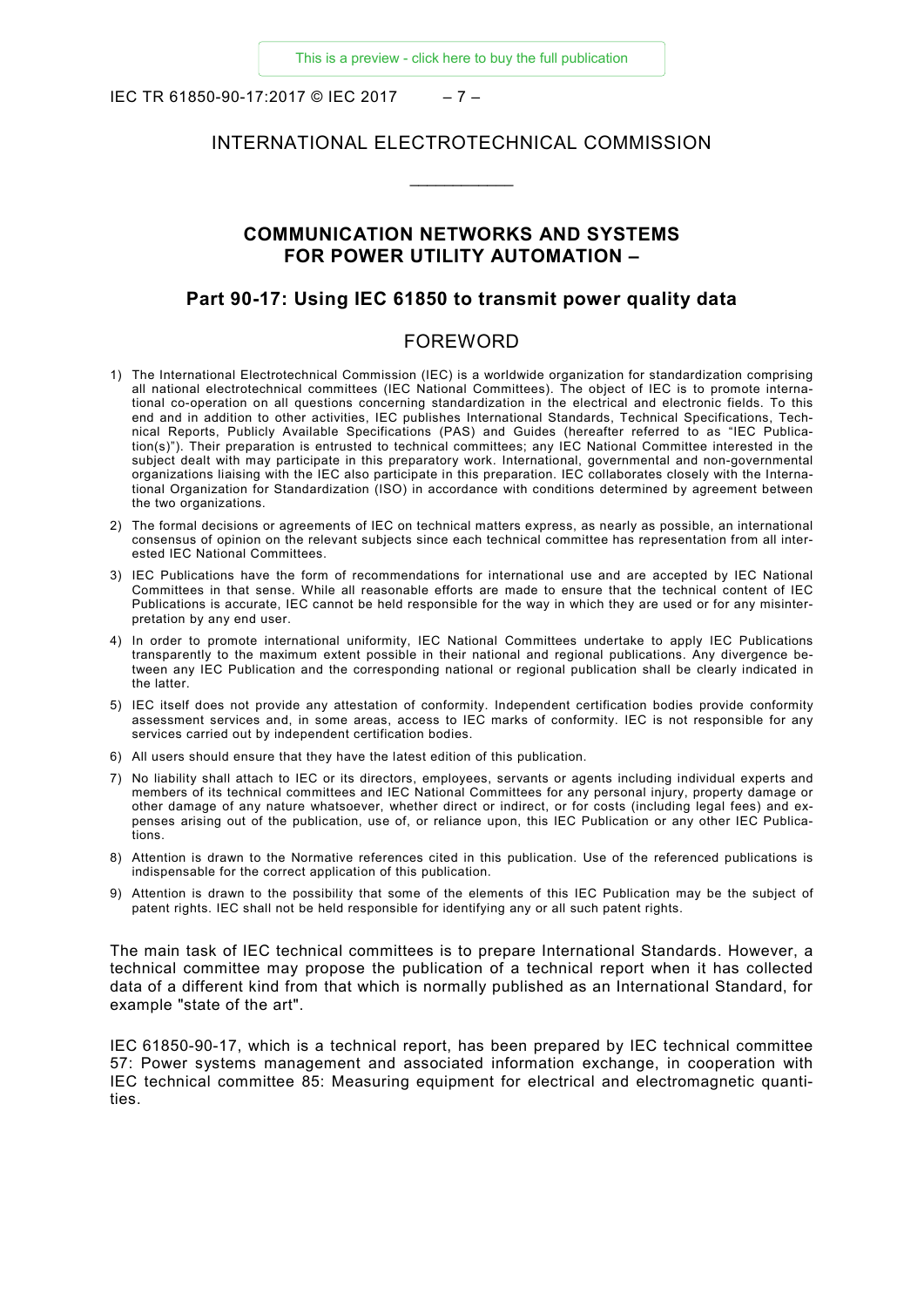– 8 – IEC TR 61850-90-17:2017 © IEC 2017

The text of this technical report is based on the following documents:

| Enquiry draft | Report on voting |
|---------------|------------------|
| 57/1676/DTR   | 57/1836/RVDTR    |

Full information on the voting for the approval of this technical report can be found in the report on voting indicated in the above table.

This document has been drafted in accordance with the ISO/IEC Directives, Part 2.

A list of all parts of the IEC 61850 series, under the general title *Communication networks and systems for power utility automation*, can be found on the IEC website.

The committee has decided that the contents of this document will remain unchanged until the stability date indicated on the IEC website under "http://webstore.iec.ch" in the data related to the specific document. At this date, the document will be

- reconfirmed,
- withdrawn,
- replaced by a revised edition, or
- amended.

A bilingual version of this publication may be issued at a later date.

**IMPORTANT – The 'colour inside' logo on the cover page of this publication indicates that it contains colours which are considered to be useful for the correct understanding of its contents. Users should therefore print this document using a colour printer.**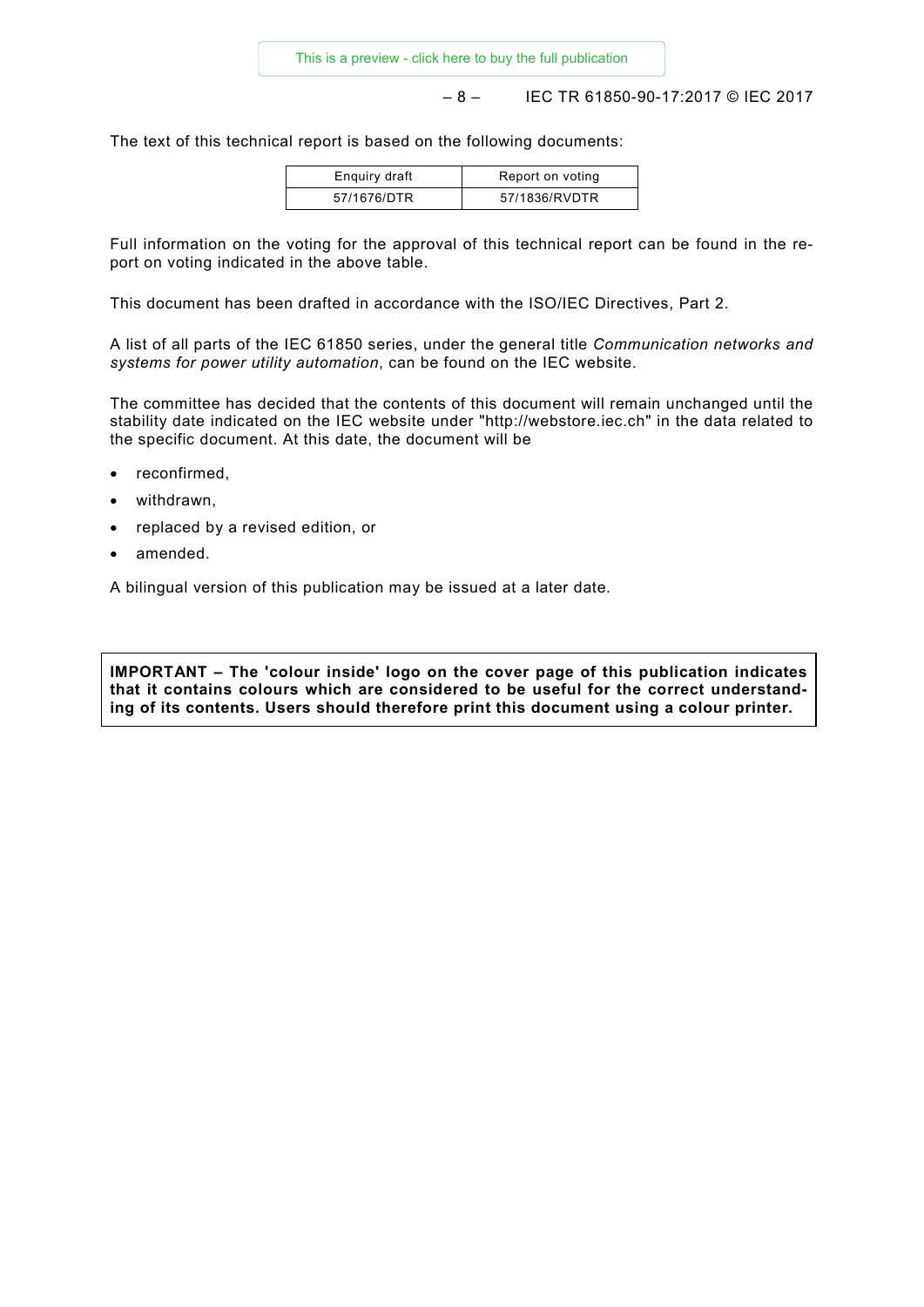<span id="page-8-0"></span>IEC TR 61850-90-17:2017 © IEC 2017 – 9 –

## INTRODUCTION

Power quality (PQ) measurement methods are defined in IEC 61000-4-30.

Power quality measurement instruments are used to evaluate the quality of electricity (voltage characteristics) supplied by distribution and transmission systems and to evaluate the performance (emission) of equipment.

These instruments provide different types of data for different applications of PQ data:

- Power quality monitoring:
	- Continuity of supply monitoring,
	- Monitoring of different voltage characteristics: Voltage quality (VQ) covers a wide range of voltage disturbances and deviations in voltage magnitude or waveform from the optimum values.
- Power quality compliance reporting:
	- Continuous monitoring and compliance reporting of different voltage characteristics at point of connection.
	- Additional data are helpful for:
		- a) Detailed problem analysis (e.g. waveform or transient records),
		- b) Flexible data evaluation (e.g. grid codes for data post processing).

NOTE See also "Document on Guidelines of Good Practice on the Implementation and Use of Voltage Quality Monitoring Systems for Regulatory Purposes, which has been jointly developed by CEER and the ECRB" (C12-EQS-51-03) and CIGRÉ/CIRED Joint Working Group (JWG) C4.112: "Guidelines for Power quality monitoring – measurement locations, processing and presentation of data".

IEC 61850 provides the services and data modeling for transmission of PQ related data from instruments to substation/SCADA systems.

There is a desire to have a communication mechanism that is compliant to the concept of IEC 61850. This document lays out how this shall be done.

File based transmission of PQ data is based on the following standards:

- IEC 60255-24/IEEE Std. C37.111, *Measuring relays and protection equipment Part 24: Common format for transient data exchange (COMTRADE) for power systems for fault records,*
- IEEE Std. 1159.3, PQDIF for PQ records (events, measurements, records).

During modelling of PQ applications IEC 61850-7-4 and IEC 61850-7-3 will be reviewed.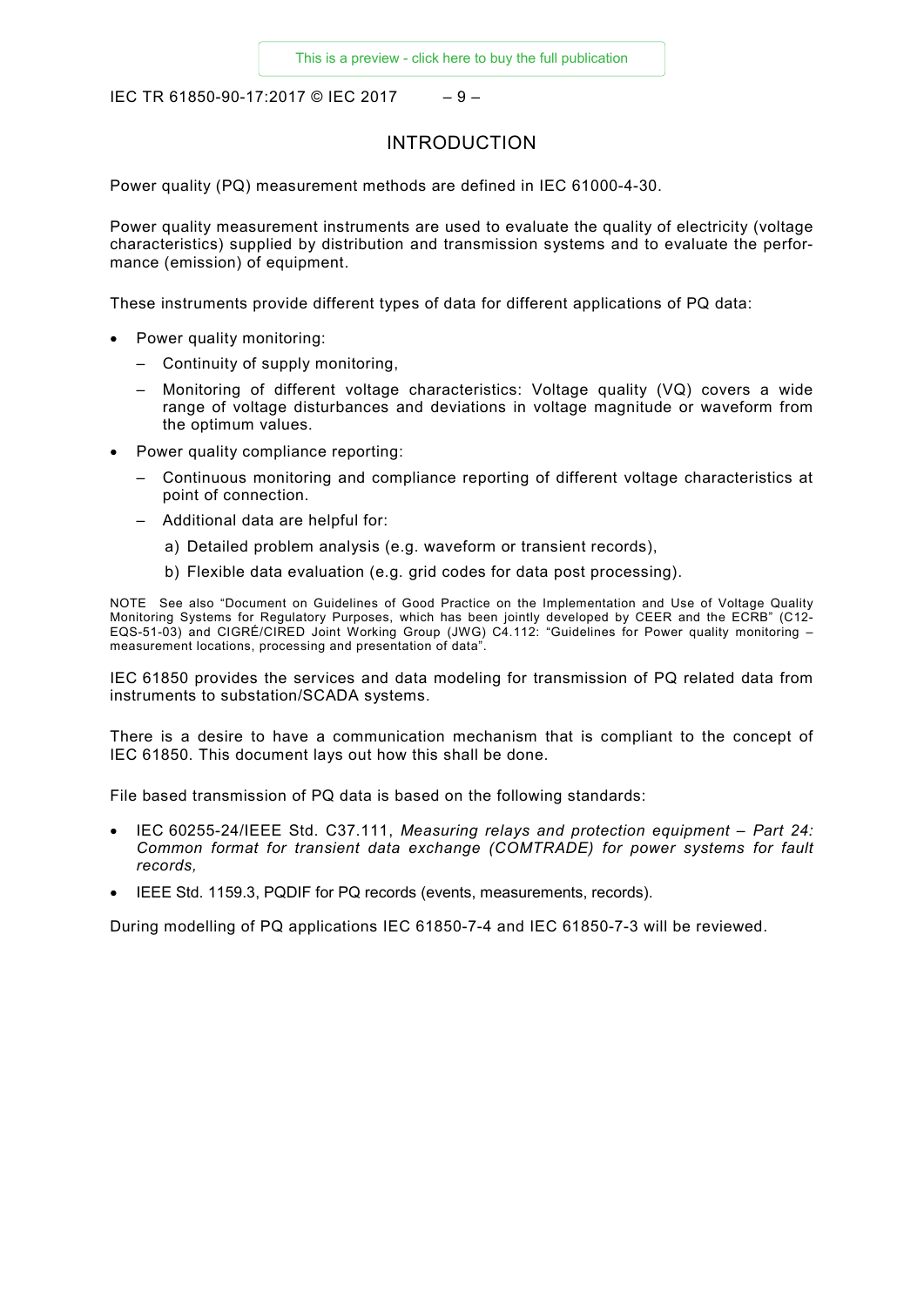– 10 – IEC TR 61850-90-17:2017 © IEC 2017

# **COMMUNICATION NETWORKS AND SYSTEMS FOR POWER UTILITY AUTOMATION –**

## **Part 90-17: Using IEC 61850 to transmit power quality data**

#### <span id="page-9-0"></span>**1 Scope**

This part of IEC 61850, which is a technical report, provides a way of exchanging power quality data between instruments whose functions include measuring, recording and possibly monitoring power quality phenomena in power supply systems, and clients using them in a way that is compliant to the concepts of IEC 61850.

The main goal is the interoperability of power quality instruments.

NOTE 1 The measurement of PQ phenomena maybe provided by communication e.g. IEC 61850-9-2 or instrument transformers. Their application is outside of the scope of this document.

NOTE 2 This document does not set any limits for power quality values, but only repeats limits from other sources (e.g. EN 50160, IEC TS 62749) as suitable examples.

NOTE 3 This document provides recommendations for naming conventions for PQ measurements provided by power quality instruments to manifest the usage of Power quality measurement methods and to ensure interoperability.

This document provides

- Guidelines for using of IEC 61850 for power quality domain,
- Name space extensions based on power quality function assessment,
- Profile for using IEC 61850 in the specific context of IEC 61000-4-30.

Specific power quality requirements that cannot be wholly covered with existing Logical Nodes (LN) or Common Data Classes (CDC) (e.g. LN for continuous power quality recorders, LN for RVC, etc.) will be addressed and added in the next editions of IEC 61850-7-3 and IEC 61850-7-4.

NOTE 4 This document references to/is compliance with the future 61850 amendment 2.1, and also bring the needed elements which are mandatory to understand the document; at least the new presence conditions rules, as well as the enumeration models.

The namespace introduced by this document in Clause 7 has the following properties:

- Namespace Version: 2016
- Namespace Revision:
- UML model file which reflects this namespace edition: wg10uml02v20draftPQ00 wg18uml02v11b-wg17uml02v17c-jwg25uml02v04c-tc17umlv0-tc38umlv0.eap, UML model version WG10UML02v20DraftUpdate
- Namespace release date: 2017-01-17
- Namespace name: "(Tr)IEC61850-90-17:2016"

This name space is considered as "transitional" since the models are expected to be included in future editions of IEC 61850-7-4xx. Potential extensions/modifications may happen if/when the models are moved to International Standard status. Only the new data objects and CDCs which are represented in bold-italic will be tagged with this namespace name. The others still refer to the namespace where they are primarily defined.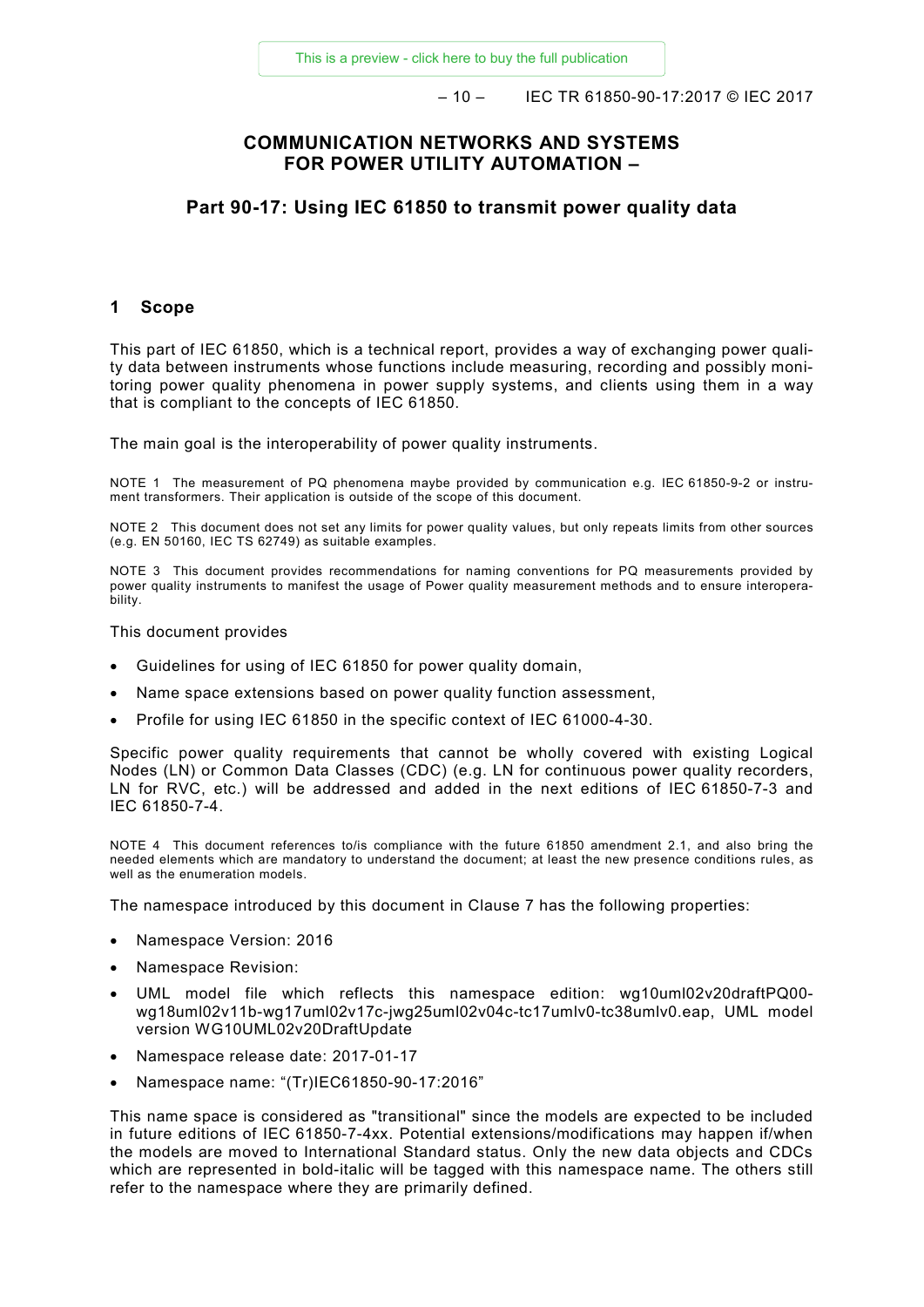IEC TR 61850-90-17:2017 © IEC 2017 – 11 –

The Profile (set of additional rules) for using IEC 61850 in the specific context of introduced in this document in Clause 6 is named "Profile\_61000-4-30\_(Tr)IEC61850-90-17:2016".

#### <span id="page-10-0"></span>**2 Normative references**

The following documents are referred to in the text in such a way that some or all of their content constitutes requirements of this document. For dated references, only the edition cited applies. For undated references, the latest edition of the referenced document (including any amendments) applies.

IEC TR 61000-3-6, *Electromagnetic compatibility (EMC) – Part 3-6: Limits – Assessment of emission limits for the connection of distorting installations to MV, HV and EHV power systems*

IEC TR 61000-3-7, *Electromagnetic compatibility (EMC) – Part 3-7: Limits – Assessment of emission limits for the connection of fluctuating installations to MV, HV and EHV power systems*

IEC TR 61000-3-13, *Electromagnetic compatibility (EMC) – Part 3-13: Limits – Assessment of emission limits for the connection of unbalanced installations to MV, HV and EHV power systems*

IEC TR 61000-3-14, *Electromagnetic compatibility (EMC) – Part 3-14: Assessment of emission limits for harmonics, interharmonics, voltage fluctuations and unbalance for the connection of disturbing installations to LV power systems*

IEC 61000-4-7:2009, *Electromagnetic compatibility (EMC) – Part 4-7: Testing and measurement techniques – General guide on harmonics and interharmonics measurements and instrumentation, for power supply systems and equipment connected thereto*

IEC 61000-4-15:2010, *Electromagnetic compatibility (EMC) – Part 4-15: Testing and measurement techniques – Flickermeter – Functional and design specifications*

IEC 61000-4-30:2015, *Electromagnetic compatibility (EMC) – Part 4-30: Testing and measurement techniques – Power quality measurement methods*

IEC TS 61850-2, *Communication networks and systems in substations – Part 2: Glossary*

IEC 61850-7-1:2011, *Communication networks and systems for power utility automation – Part 7-1: Basic communication structure – Principles and models*

IEC 61850-7-2:2010, *Communication networks and systems for power utility automation – Part 7-2: Basic information and communication structure – Abstract communication service interface (ACSI)*

IEC 61850-7-4, *Communication networks and systems for power utility automation – Part 7-4: Basic communication structure – Compatible logical node classes and data object classes*

IEC 61850-8-1:2011, *Communication networks and systems for power utility automation – Part 8-1: Specific communication service mapping (SCSM) – Mappings to MMS (ISO 9506-1 and ISO 9506-2) and to ISO/IEC 8802-3* 

IEC TR 61850-90-2, *Communication networks and systems for power utility automation – Part 90-2: Using IEC 61850 for the communication between substations and control centres*